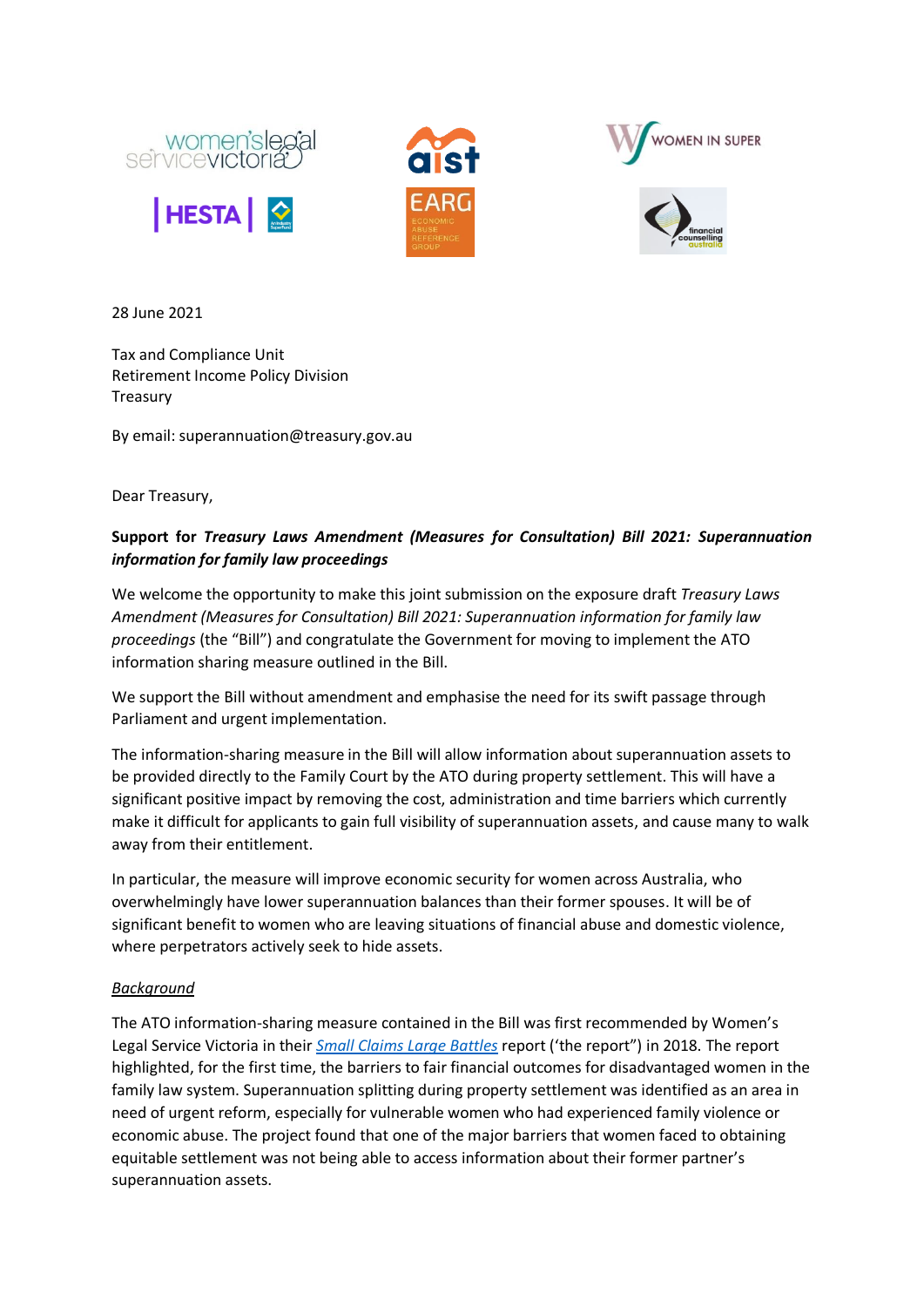As stated in the report: *"Project findings demonstrated that the process for obtaining a superannuation split proved to be too complex to navigate for women experiencing relationship breakdown and family violence. Without a former spouse voluntarily disclosing the name of their superannuation fund(s), there are no other mechanisms by which an individual can find the fund of their former partner. This is despite the legal obligation on parties, in family law matters, to make full and frank disclosure of their financial position. There are few effective disincentives for nondisclosure and alternative information finding processes, such as issuing subpoenas are costly and not guaranteed to return the required information."* 1

For low-income households in particular, superannuation is often the largest or only financial asset. For more than 1 in 5 of the women represented in the report, superannuation was the only significant asset. However, the outcomes for women in obtaining equitable settlement of superannuation assets are currently poor. Women who cannot afford legal fees and only have super to claim find the process too complicated, so have no choice but to walk away from claiming their entitlement.

In order to remedy this, a commitment to implement an information-sharing measure was announced by the Government on 20 November 2018 as part of the Women's Economic Security Package. The announcement was supported by \$3.3 million in Government funding for the ATO to develop the information-sharing measure. The scheme was initially announced with a start date of 1 July 2020. We have since seen a spike in family violence and economic abuse coinciding with the COVID-19 pandemic.<sup>2</sup> This brings new urgency to the need for this measure.

## *The information-sharing measure*

The information-sharing measure will work effectively to remove one of the major barriers victims of economic abuse face where perpetrators of economic abuse refuse to co-operate and disclose their superannuation assets. This will be achieved by enabling a party to a family law property settlement proceeding to apply to a Senior Registry official for the superannuation information of their former partner, for the purposes of the proceeding. The Senior Registry official will then be able to exercise the discretion to request the superannuation information from the Commissioner of Taxation who will in turn be legally able to share this information with the official.

The information-sharing measure will also work to incentivise the disclosure of superannuation assets by former partners, pre-court application, because the cost and complexity associated with obtaining the information for the purpose of the proceedings will be significantly reduced, rectifying a current power imbalance. Perpetrators of economic abuse are more likely to commit abuse where there is a power imbalance.

## *The gender super gap*

The Retirement Income Review found an average gender super gap of 22 percent between men and women at retirement age.<sup>3</sup> The Review found that the gender super gap is greater for those with lower balances and reduces for those with higher balances. This is because the gender super gap is the result of a number of lifetime factors that compound economic disadvantage for women. These include limited work force participation, relationship breakdown, family violence and overrepresentation in low-paid and insecure employment.

<sup>1</sup> Women's Legal Service Victoria (2018), 'Small Claims, Large Battles Briefing Paper'

<sup>2</sup> See for example, Australian Institute of Criminology, *The prevalence of domestic violence among women during the COVID-19 pandemic*, 04-06-2021

<sup>3</sup> Retirement Income Review Final Report p. 43